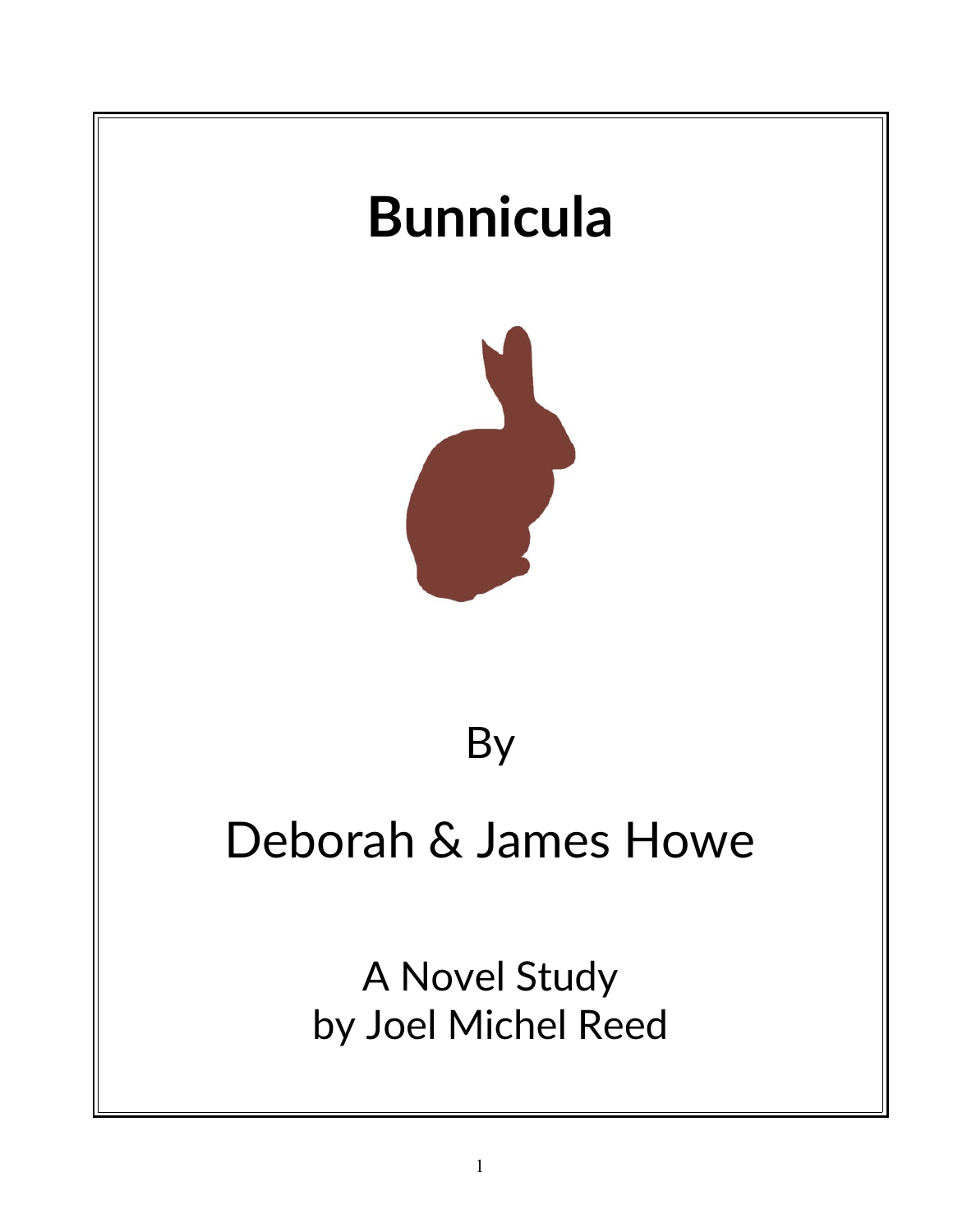By Deborah and James Howe



### **Table of Contents**

| <b>Suggestions and Expectations</b> | 3  |
|-------------------------------------|----|
|                                     |    |
| List of Skills                      | 4  |
|                                     |    |
| Synopsis / Author Biography         | 5  |
|                                     |    |
| <b>Student Checklist</b>            | 6  |
|                                     |    |
| Reproducible Student Booklet        |    |
| <b>Answer Key</b>                   | 41 |
|                                     |    |

**About the author:** Joel Reed has over 70 published novel studies and is the author of four  $|$ novels. For information on his work and literature, please visit [www.reednovelstudies.com](http://www.reednovelstudies.com/)

> Copyright © 2014 Joel Reed Revisions Completed in 2022 All rights reserved by author. Permission to copy for single classroom use only. Electronic distribution limited to single classroom use only. Not for public display.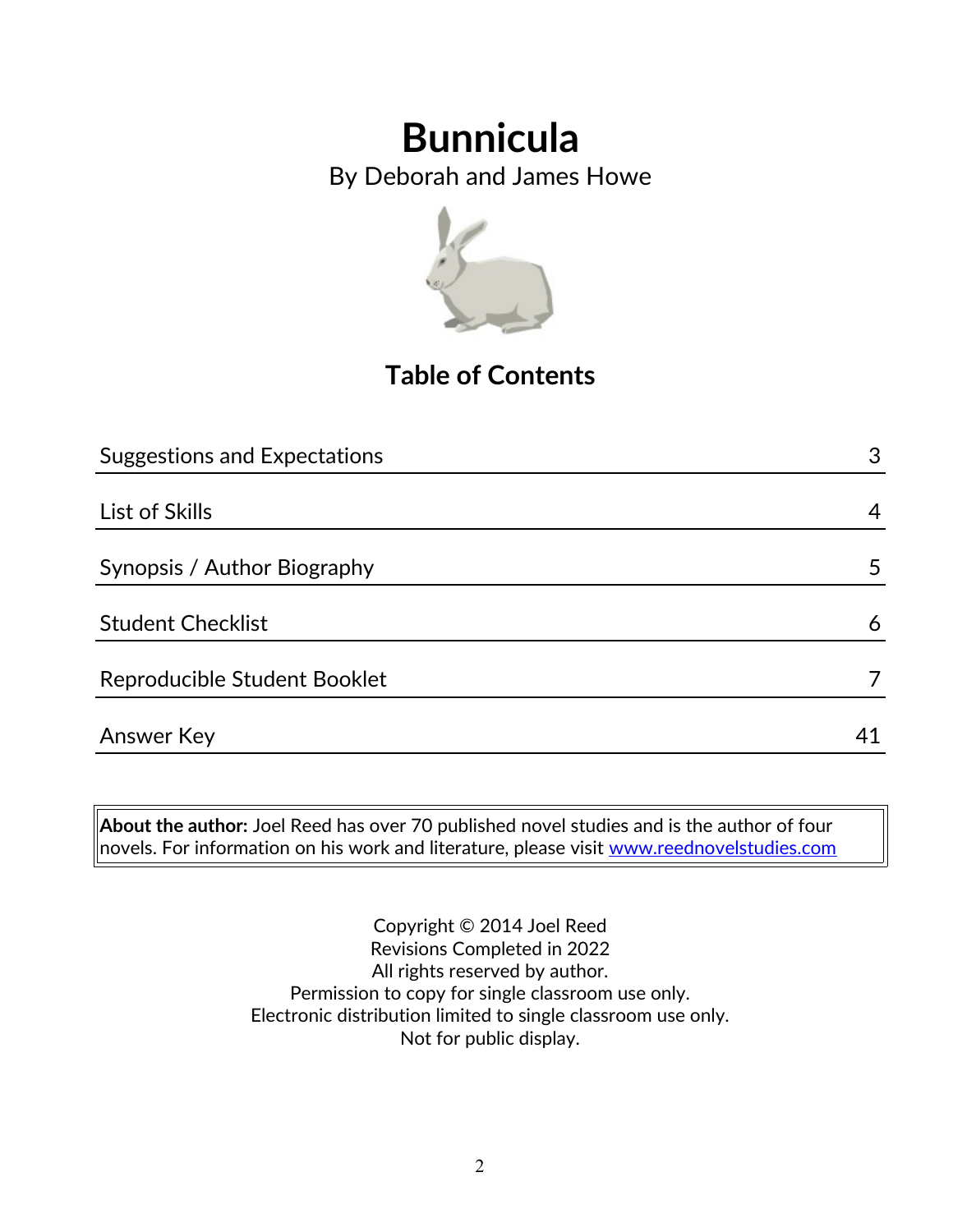By Deborah and James Howe



### **Suggestions and Expectations**

This curriculum unit can be used in a variety of ways. Each chapter of the novel study focuses on one or two chapters of *Bunnicula* and is comprised of five of the following different activities:

- Before You Read
- Vocabulary Building
- Comprehension Questions
- Language Activities
- **Extension Activities**

#### **Links with the Common Core Standards (U.S.)**

Many of the activities in this unit are supported by the Common Core Standards. For instance the *Reading Standards for Literature, Grade 5*, makes reference to

- a) determining the meaning of words and phrases. . . including figurative language;
- b) explaining how a series of chapters fits together to provide the overall structure;
- c) compare and contrast two characters;
- d) determine how characters … respond to challenges;
- e) drawing inferences from the text;
- f) determining a theme of a story . . . **and many others.**

A principal expectation of the unit is that students will develop their skills in reading, writing, listening and oral communication, as well as in reasoning and critical thinking. Students will also be expected to provide clear answers to questions and well-constructed explanations. It is critical as well that students be able to relate events and the feelings of characters to their own lives and experiences and describe their own interpretation of a particular passage.

A strength of the unit is that students can work on the activities at their own pace. Every activity need not be completed by all students. A **portfolio cover** is included (p.7) so that students may organize their work and keep it all in one place. A **Student Checklist** is also included (p.6) so that a record of completed work may be recorded.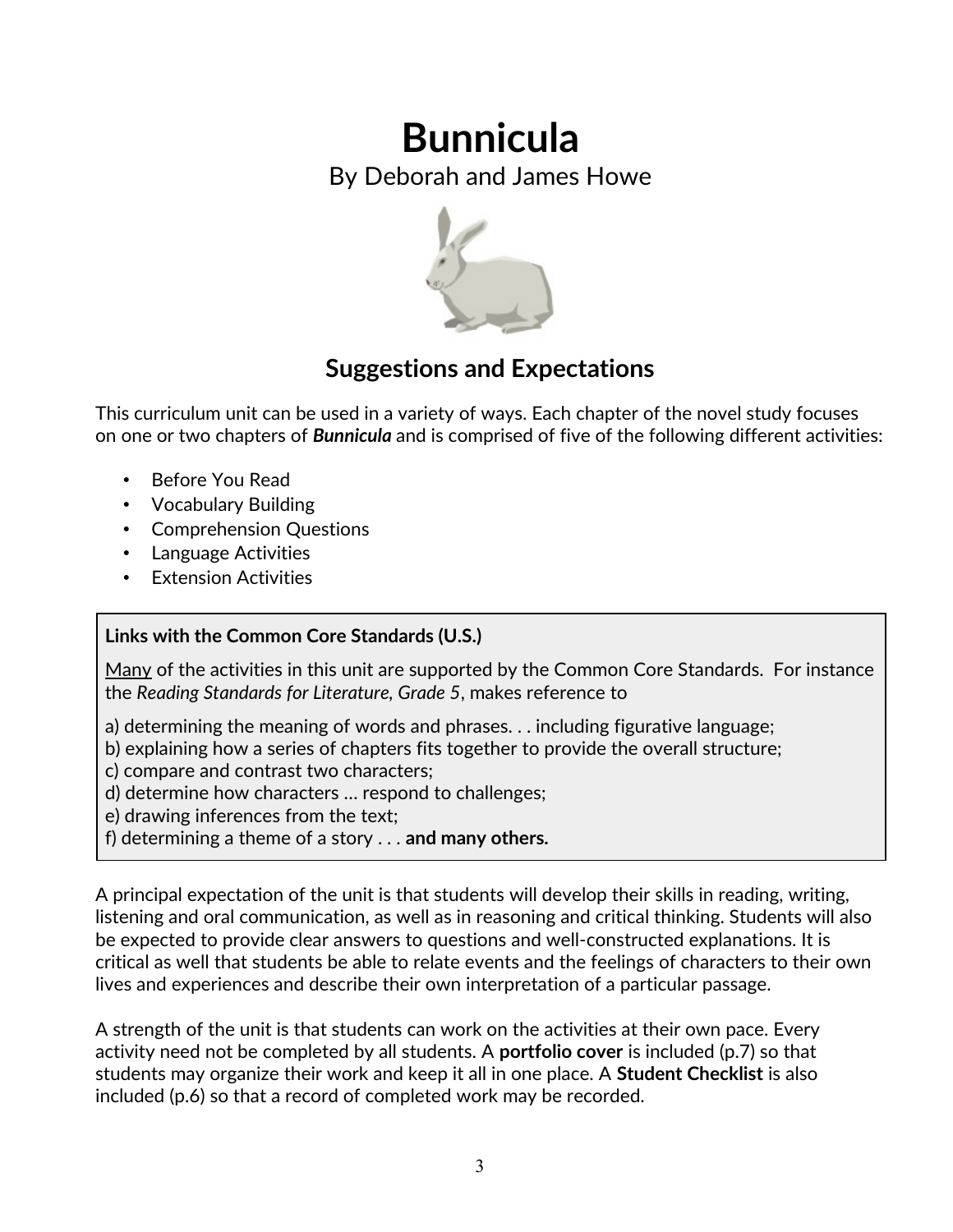## **Bunnicula** By Deborah and James Howe

### **List of Skills**

#### **Vocabulary Development**

- 1. Locating descriptive words/phrases 7. Use of singular / plural nouns
- 2. Listing synonyms/homonyms 8. Listing compound words
- 3. Identifying/creating *alliteration* 9. Identifying parts of speech
- 4. Use of capitals and punctuation 10. Identifying syllables
- 5. Identify *foreshadowing*. 11. Identify/create *similes*
- 6. Identify *personification* 12. Identify anagrams

#### **Setting Activities**

1. Summarize the details of a setting

#### **Plot Activities**

- 1. Complete a *time line* of events 3. Identify *cliffhangers*
- 

#### **Character Activities**

- 
- 2. Compare two characters

#### **Creative and Critical Thinking**

- 
- 
- 3. Write about personal feelings 6. Complete a KWS Chart

#### **Art Activities**

- 
- 
- 
- 
- 
- 
- 
- 

- 
- 2. Identify conflict in the story 4. Identify the climax of the novel.
- 1. Determine character traits 3. Relating personal experiences
- 1. Research 1. Participate in a talk show
- 2. Write a book review 5. Complete an Observation Sheet
	-
- 1. A Storyboard 3. Design a cover for the novel
- 2. Create a collage 4. Create a comic strip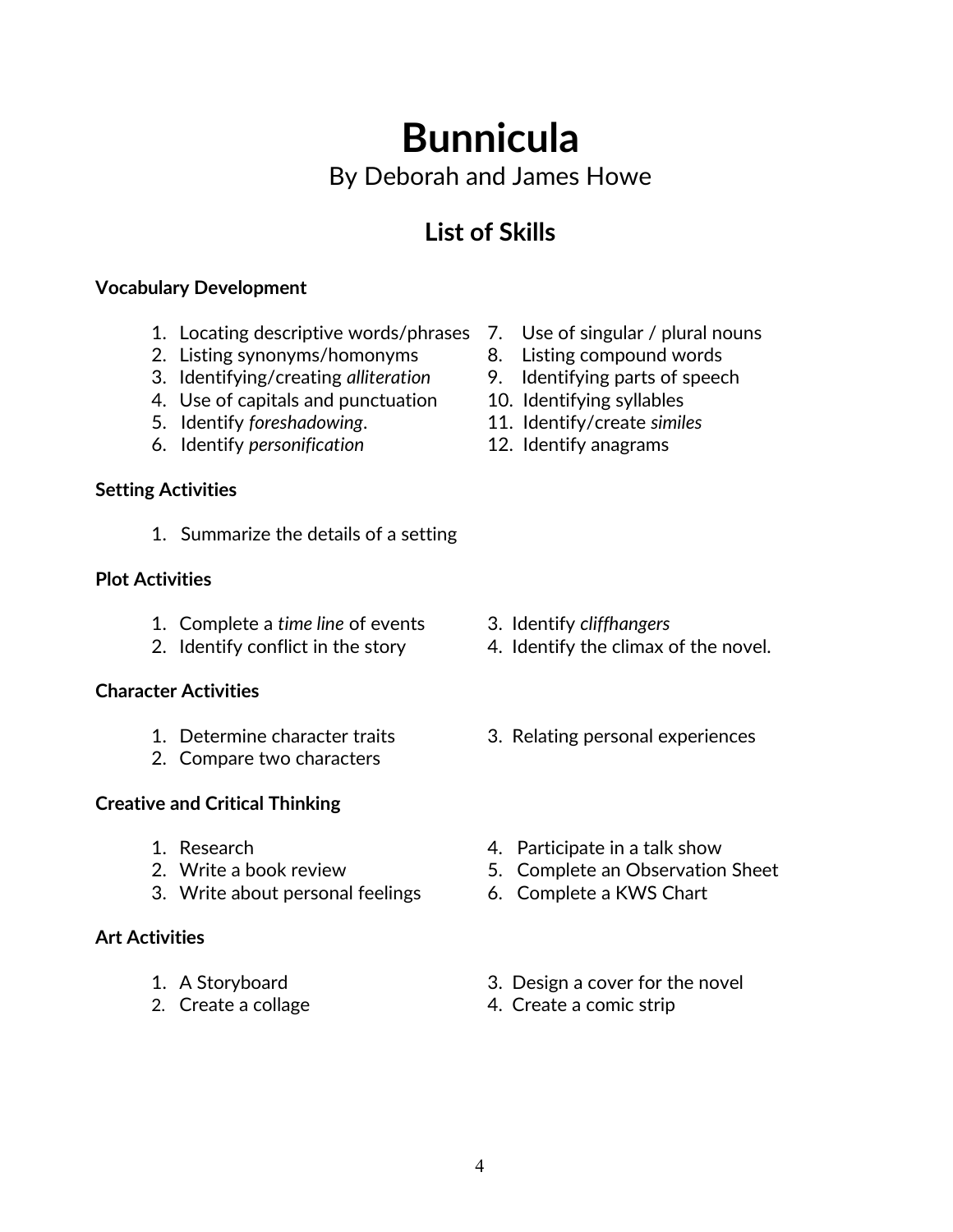By Deborah and James Howe



### **Synopsis**

 *Bunnicula: A Rabbit-Tale of Mystery* is a 1979 children's novel by Deborah and James Howe, the first in his *Bunnicula* series. Based on a 2007 online poll, the *National Education Association* named the book one of its "Teachers' Top 100 Books for Children." The series chronicles the adventures of the Monroe family and their pets, Harold the dog, Chester the cat, and Bunnicula the rabbit. The novels are narrated by Harold the family dog.

 *Before it's too late, Harold the dog and Chester the cat must find out the truth about the newest pet in the Monroe household – a suspicious-looking bunny with unusual habits … and fangs!* (Courtesy of Wikipedia and Simon and Schuster)

A complete synopsis and other helpful reviews can be found on the following website: https://en.wikipedia.org/wiki/Bunnicula: A Rabbit-Tale of Mystery

#### **Author Biography** *Deborah and James Howe*

**James Howe** (born August 2, 1946) is the American author of over 80 popular books, including the *Bunnicula* series. **Deborah Howe** co-wrote *Bunnicula* with her husband James, but died shortly before the book was published. After her death, James continued writing the highly popular *Bunnicula* series.

In 2007, James Howe was the recipient of *The E.B. White Read Aloud Award For Picture Books* for his book *Houndsley and Catina*, illustrated by Marie-Louise Gay, and published by Candlewick Press in Somerville, Massachusetts.



Biography courtesy of Wikipedia: [https://en.wikipedia.org/wiki/James\\_Howe](https://en.wikipedia.org/wiki/James_Howe)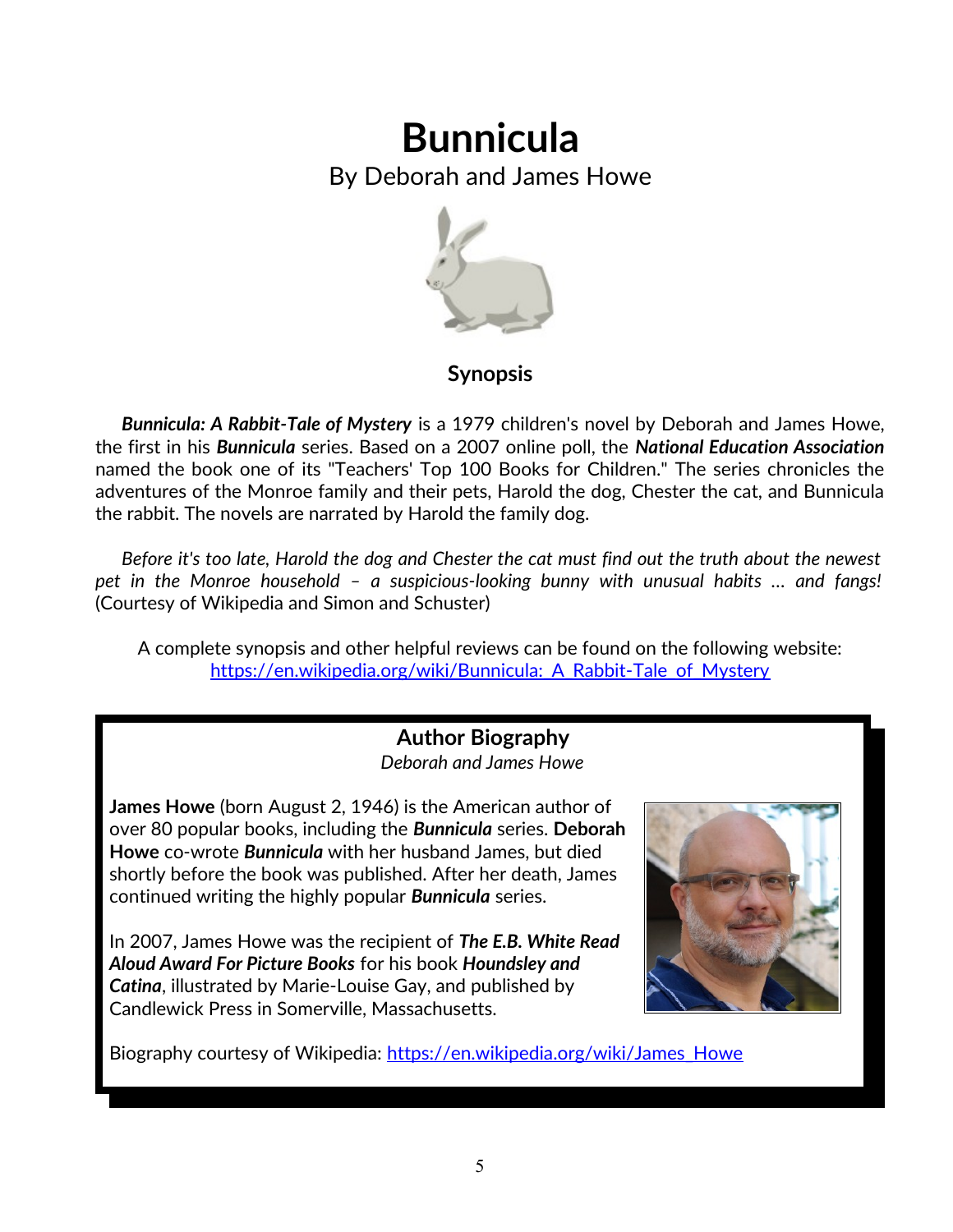By Deborah and James Howe



### **Student Checklist**

Student Name

| Assignment | Grade / Level | Comments |
|------------|---------------|----------|
|            |               |          |
|            |               |          |
|            |               |          |
|            |               |          |
|            |               |          |
|            |               |          |
|            |               |          |
|            |               |          |
|            |               |          |
|            |               |          |
|            |               |          |
|            |               |          |
|            |               |          |
|            |               |          |
|            |               |          |
|            |               |          |
|            |               |          |
|            |               |          |
|            |               |          |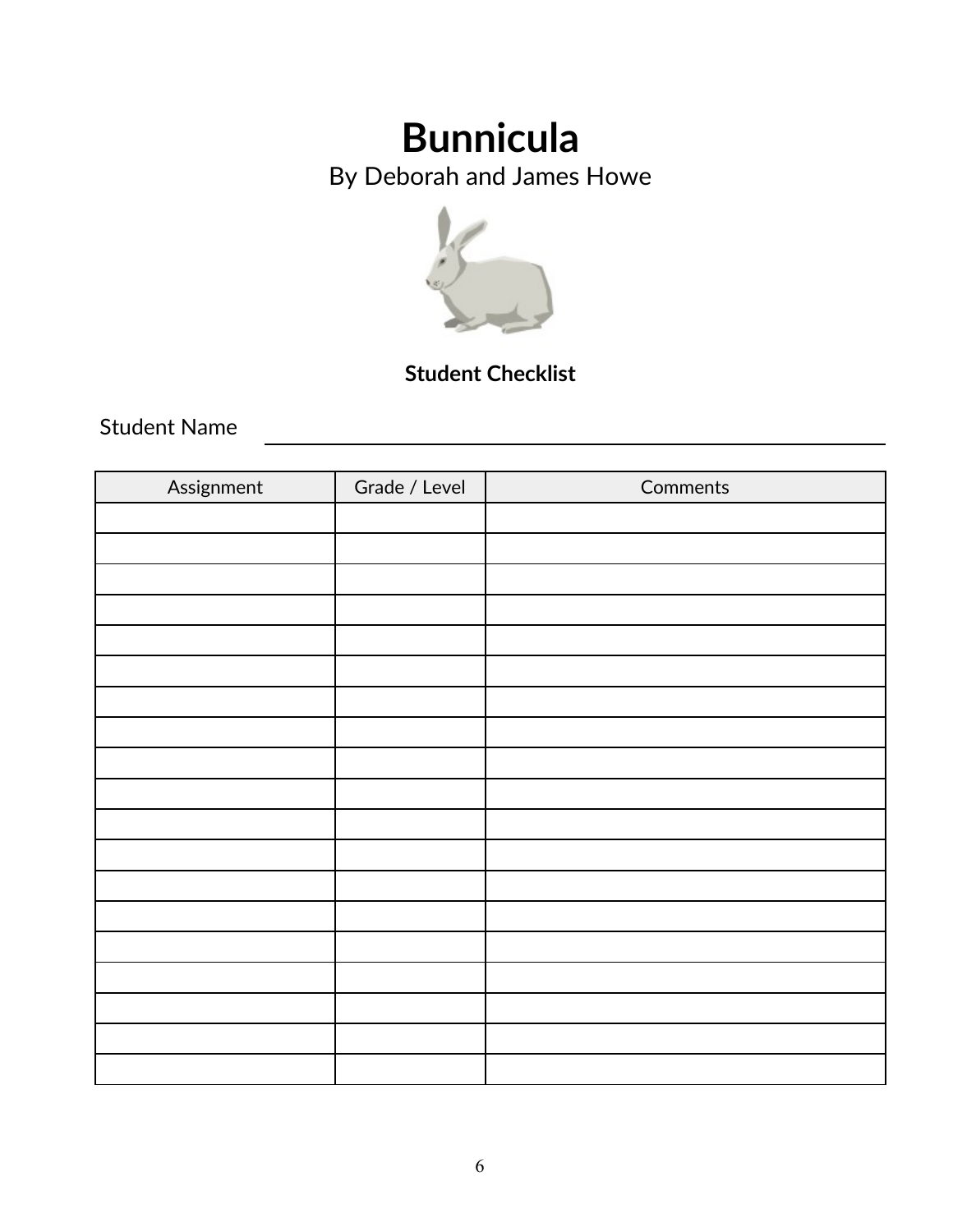

## *By Deborah and James Howe*

Name: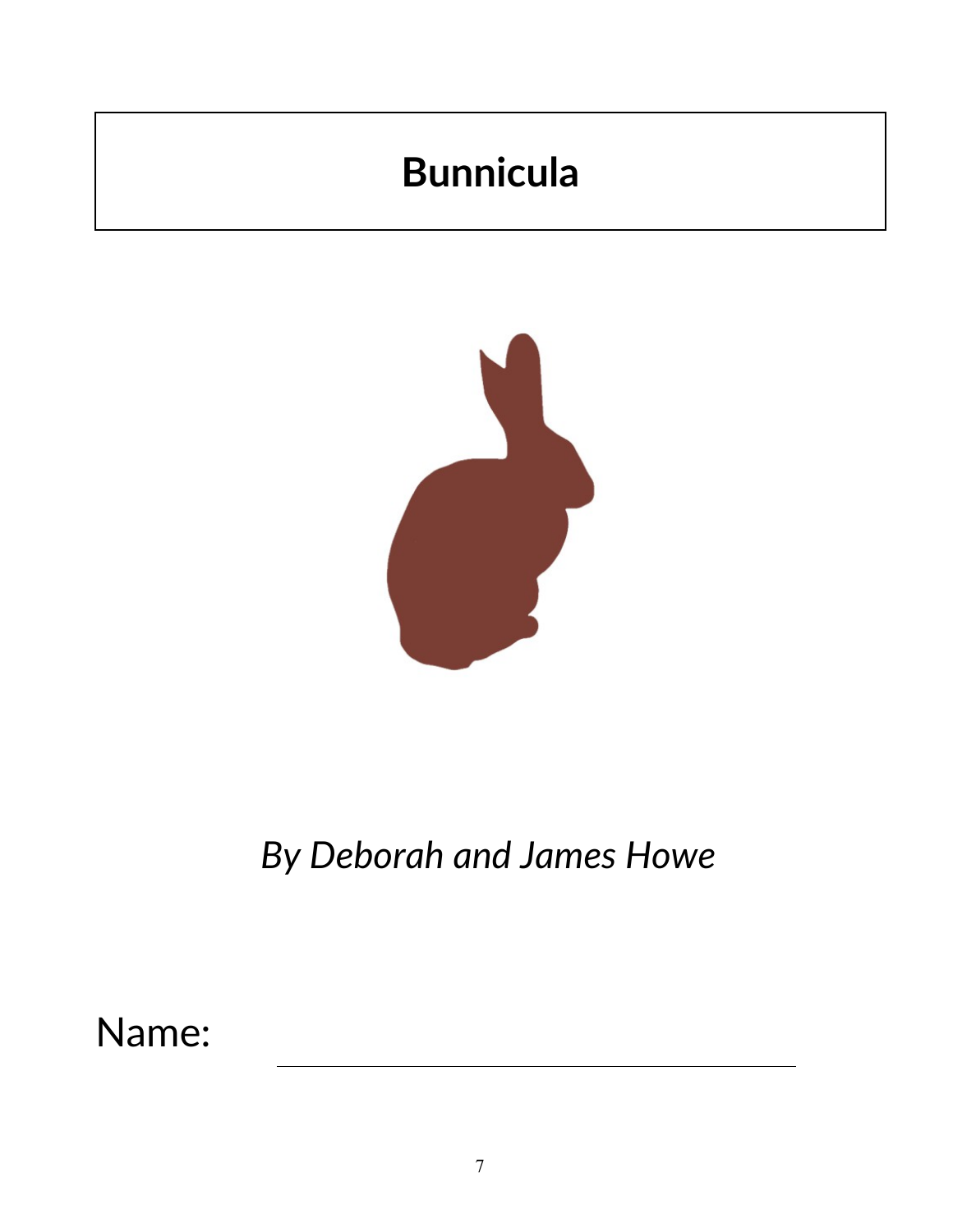By Deborah and James Howe



**Chapter 1**

### **Before you read the chapter**:

Briefly predict what you think *Bunnicula* will be about.



### **Vocabulary:**

Draw a straight line to connect the vocabulary word to its definition. Remember to use a straight edge (like a ruler).

- 
- 
- 
- 
- 
- 
- 
- 
- 
- 
- 1. Admonition **A. A** dog of no definable breed.
- 2. Impolite **B. To be calm, or free from disturbance.**
- 3. Reverie C. Not having or showing good manners.
- 4. Tranquil **Example 2. To translate into normal language.**
- 5. Decipher E. To be distasteful or disgusting.
- 6. Mongrel F. To give information or a stern warning.
- 7. Hysteria G. Accepting standards that are lower than desired.
- 8. Repulsive **H. To be lost in one's own thoughts or daydreams.**
- 9. Traumatized The Christ Controllable emotion or excitement.
- 10. Compromise J. Lasting shock as a result of an emotionally disturbing experience or physical injury.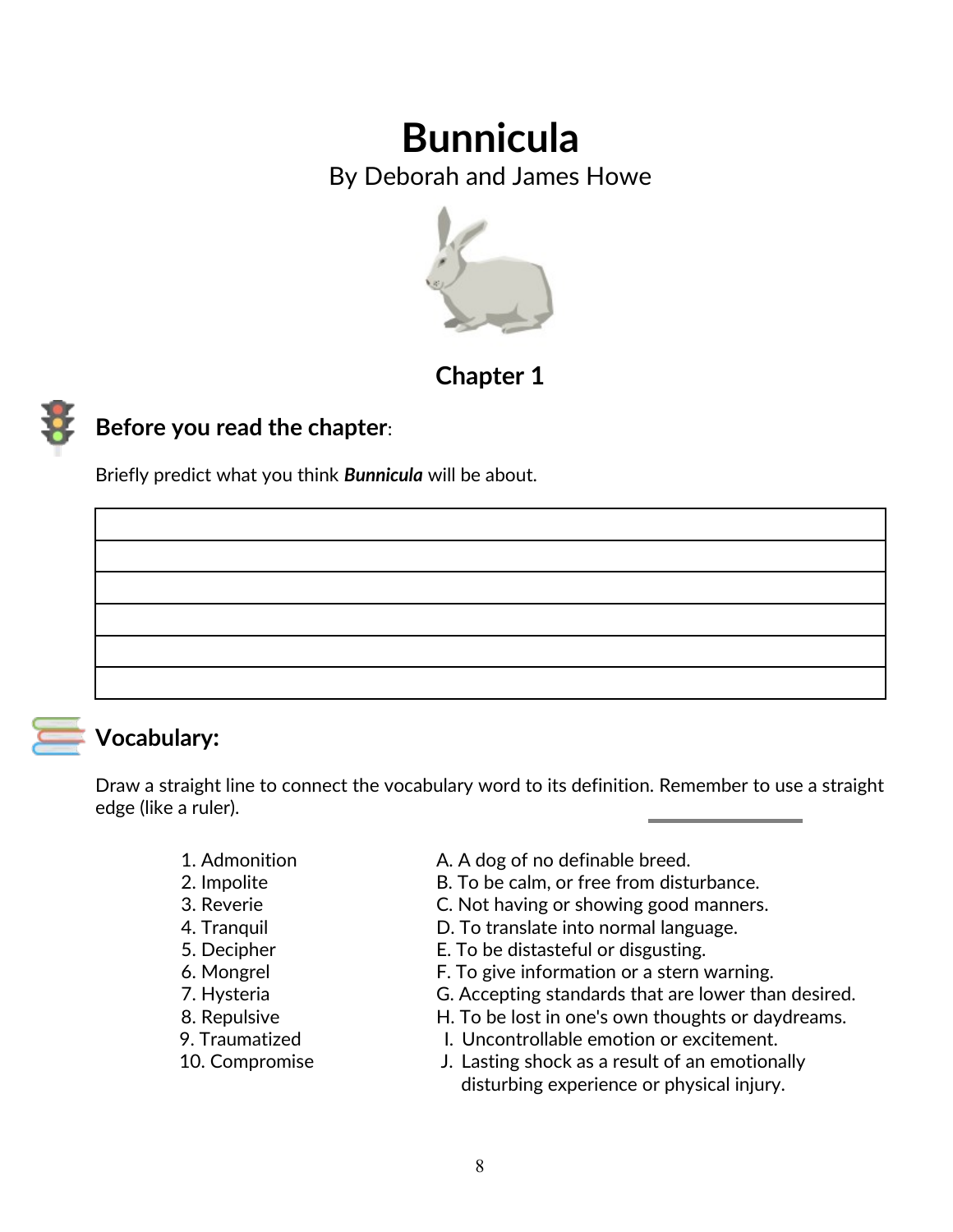

1. Describe the setting of the story as Chapter One begins.

2. Circle the correct narrative that our novel follows, and the reason for your choice.

First Person Second Person Third Person

3. What strange object did Toby find on his seat in the movie theater?

4. Why did the family decide to name their new pet *Bunnicula*?

5. What name did Mrs. Monroe try to give to all of their new pets?

6. List the occupations for both Mr. and Mrs. Monroe.

| Mr. Monroe  |  |
|-------------|--|
| Mrs. Monroe |  |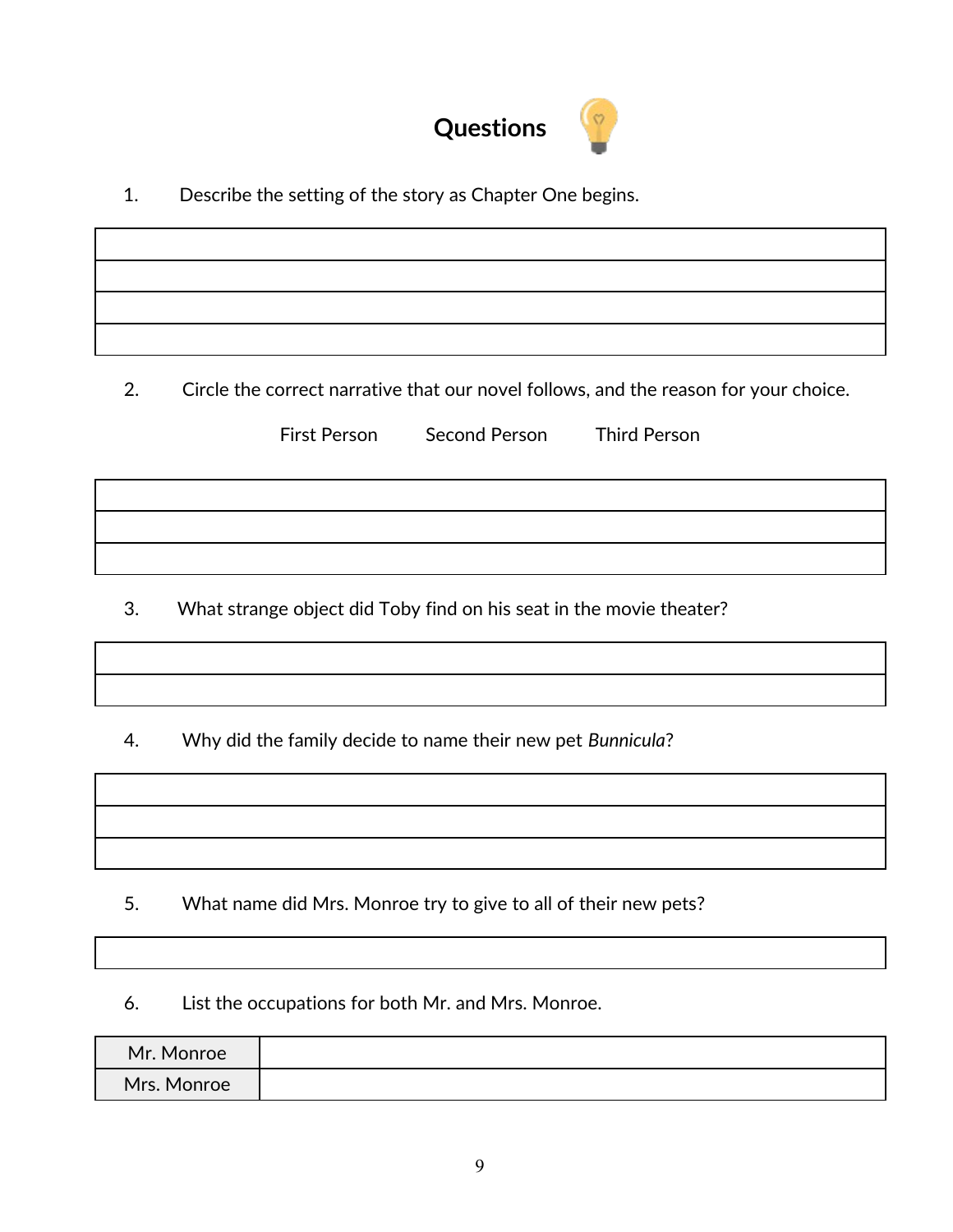### **Language Activities**



**A**. Many authors enjoy using **alliteration –** a literary device where the author repeats the same sound at the beginning of several words. Here's an example of an alliteration: "... **g**rousing, **g**rouching, **g**rumbling about something or other."



Using your imagination, create your own examples of **alliteration** from the following topics. Each example must contain a minimum of three words.

| The sounds of a<br>haunted house. |  |
|-----------------------------------|--|
| The sounds of a<br>movie theater. |  |
| One from your<br>own imagination. |  |

**B.** A **simile** is a comparison using the words "like" or "as". The following is an example of a simile: "*My love is like a red, red rose.*"

What two things are being compared in this example?

Invent two of your own **similes** comparing two different things using your own imagination:

a)

b)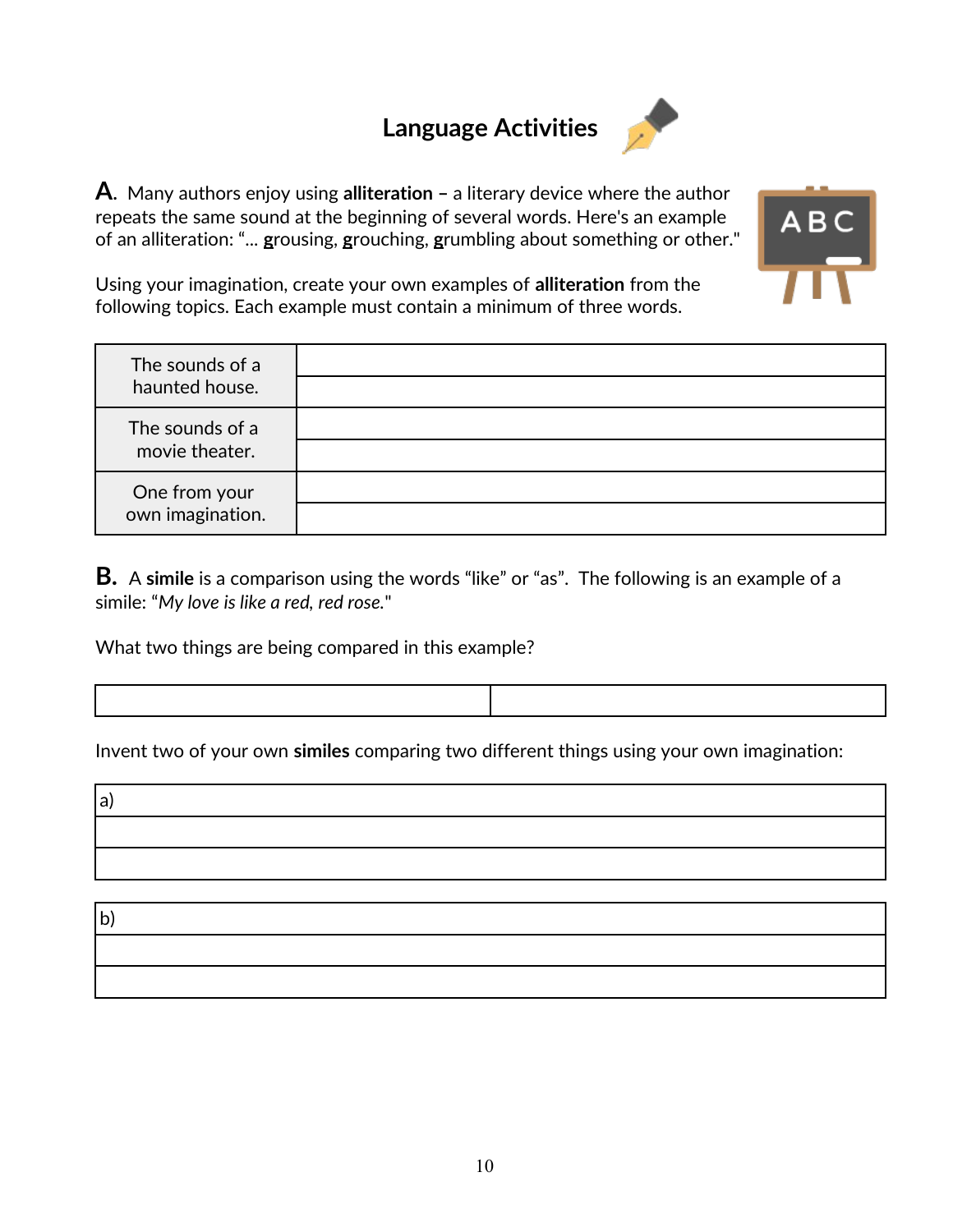**C.** *PERSONIFICATION* is giving human qualities to something that is not human. The following is an example of personification: *"The fire ran wild."* 

Why do you think personification is a popular literary device used by many authors?

Create your own example of personification.

**D.** Find at least two examples of each of the following five parts of speech from Chapter One, and list them in the appropriate section of the chart below.

| Nouns           |  |
|-----------------|--|
|                 |  |
| <b>Pronouns</b> |  |
|                 |  |
| Adjectives      |  |
|                 |  |
| Adverbs         |  |
|                 |  |
| Verbs           |  |
|                 |  |